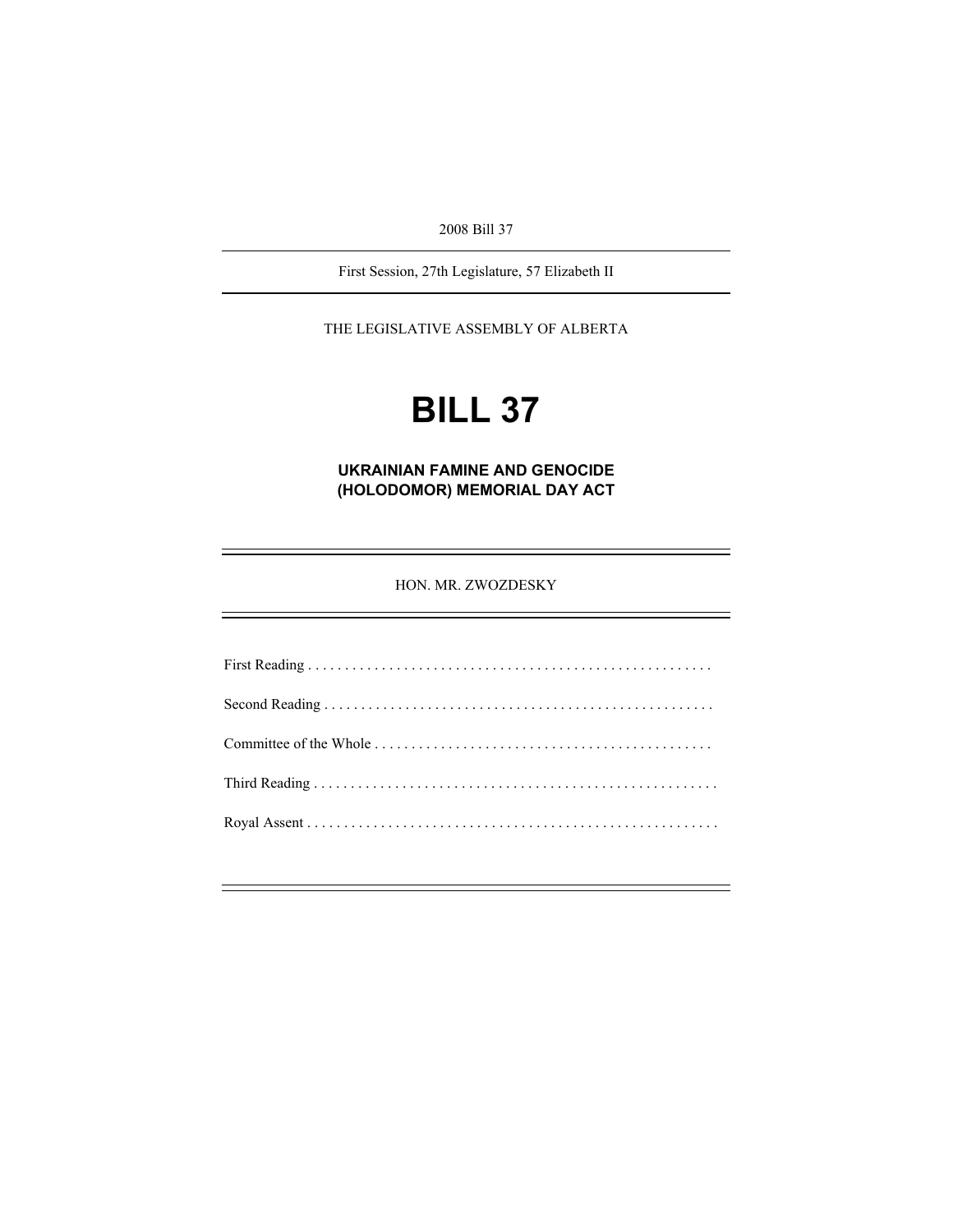*Bill 37 Hon. Mr. Zwozdesky* 

# **BILL 37**

2008

# **UKRAINIAN FAMINE AND GENOCIDE (HOLODOMOR) MEMORIAL DAY ACT**

*(Assented to , 2008)* 

## **Preamble**

WHEREAS millions of Ukrainians perished as a result of the Ukrainian Famine and Genocide (Holodomor) of 1932-33;

WHEREAS the term "*Holodomor*" is a Ukrainian word that means "extermination by means of starvation" and is used to describe the Ukrainian Famine and Genocide (Holodomor) of 1932-33;

WHEREAS it is recognized that the Soviet authorities denied, concealed or destroyed information about the Ukrainian Famine and Genocide (Holodomor) of 1932-33 and that accurate information about this tragic event is only now being made available;

WHEREAS the Organization for Security and Co-operation in Europe (OSCE), the largest regional security organization in the world, passed a resolution that welcomes the recognition of the Holodomor in the United Nations, by the United Nations Educational, Scientific and Cultural Organization (UNESCO) and by the national parliaments of a number of the OSCE participating States;

WHEREAS the OSCE strongly encourages all parliaments to adopt acts regarding recognition of the Holodomor;

WHEREAS some of the survivors of the Ukrainian Famine and Genocide (Holodomor) of 1932-33 and their descendants reside in Alberta and have contributed greatly to Alberta's cultural, economic, political and educational life;

WHEREAS the people of Alberta value democratic freedoms, human rights and the rule of law, honour the values of compassion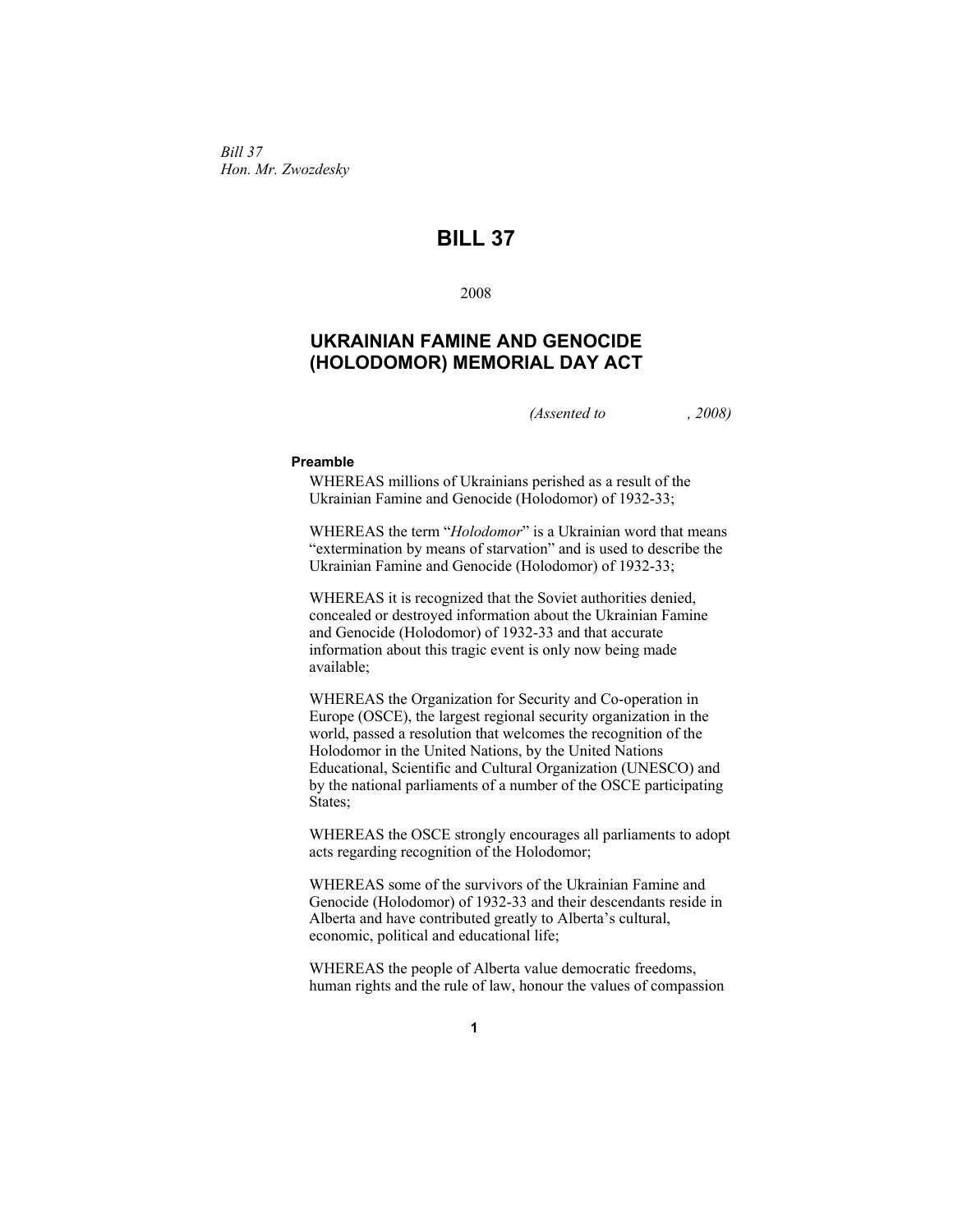and honesty, and cherish the multicultural vibrancy of the Province;

WHEREAS the 4th Saturday in November has been recognized by the Parliament of Canada and by other Legislatures in Canada as a day to commemorate the Ukrainian Famine and Genocide (Holodomor) of 1932-33;

WHEREAS 2008 marks the 75th Anniversary of the Ukrainian Famine and Genocide (Holodomor) of 1932-33; and

WHEREAS it is important and fitting to observe Ukrainian Famine and Genocide (Holodomor) Memorial Day for the purposes of recognizing the Ukrainian Famine and Genocide (Holodomor) of 1932-33 and of reflecting on the horrific legacy of this event;

THEREFORE HER MAJESTY, by and with the advice and consent of the Legislative Assembly of Alberta, enacts as follows:

### **Ukrainian Famine and Genocide (Holodomor) Memorial Day**

**1** The 4th Saturday in November in each year is proclaimed as "Ukrainian Famine and Genocide (Holodomor) Memorial Day".